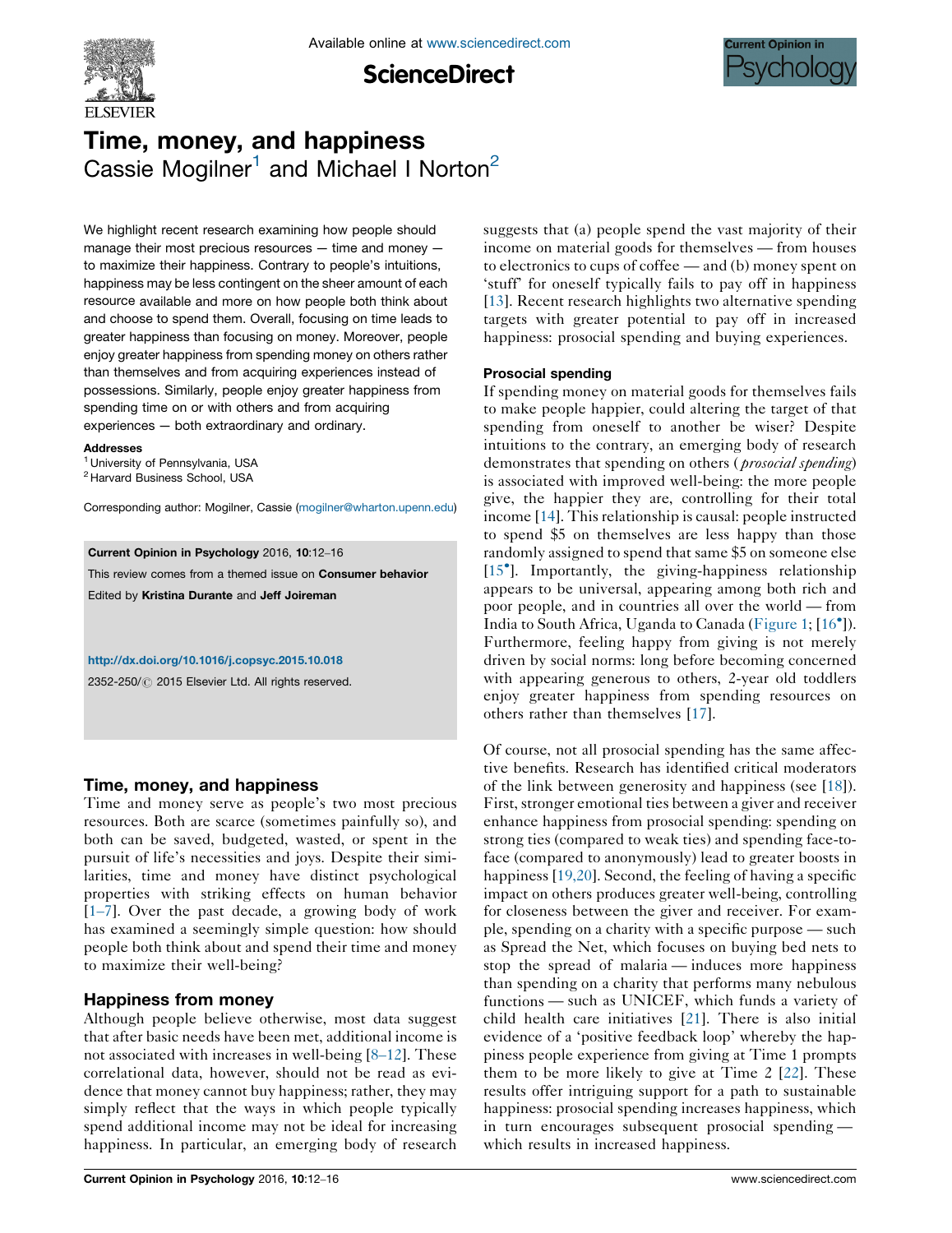

#### <span id="page-1-0"></span>Figure 1

World map display of prosocial spending coefficients.

#### Buying experiences

Whereas prosocial spending research encourages a shift in the target of spending from self to other, another body of research offers a different solution to redirect people's hedonically misguided proclivity to spend money on material goods for themselves: a shift from buying 'stuff' to buying experiences (see  $[23^{\circ}]$  $[23^{\circ}]$  $[23^{\circ}]$ ). A growing set of studies shows that experiential purchases induce greater happi-ness than material purchases [[24,25](#page-4-0)]. Even waiting for experiences is hedonically superior to waiting for material goods: whereas waiting for experiences is felt as excitement, waiting for 'stuff' is simply felt as impatience [\[26](#page-4-0)]. Researchers have begun identifying factors responsible for the happiness from experiential purchases: experiences are more self-defining [\[27\]](#page-4-0), more unique [\[28](#page-4-0)], harder to compare against forgone alternatives [[29](#page-4-0)], and less prone to hedonic adaptation [\[30](#page-4-0)] than material possessions. Moreover, experiences are more interpersonally connecting [\[31,32\]](#page-4-0), which highlights (as with prosocial spending) the hedonic benefits of using money to cultivate social connection.

## Happiness from time Focusing on time

A look at what people search for on Google reveals a greater focus on money than time [\[33](#page-4-0)]. Yet research suggests that a simple shift in attention toward time can lead people to be happier with the products they consume [\[34](#page-4-0)<sup>°</sup>] and in their lives more generally [[35](#page-4-0)<sup>°</sup>]. For example, compared to individuals focused on money, individuals focused on time are motivated to socialize more and to work less (both outcomes associated with greater happiness). In one study, people entering a café were asked to complete a questionnaire that involved unscrambling a series of sentences that surreptitiously exposed them to time-related words, money-related words, or neutral words. These participants were then observed to see how they spent their time (i.e., socializing with fellow patrons or doing work), and when exiting were asked to report how happy and satisfied they felt. Those who had been led to think about time spent a greater proportion of their time socializing and left the café happier [\(Figure](#page-2-0) 2; [[35](#page-4-0)<sup>°</sup>]). Drawing attention to time seems to nudge people to view their life as finite, which encourages them to act in ways they can be happy with when reflecting on who they are. As a consequence, focusing on time (instead of money) not only increases happiness, but decreases people's tendencies to cheat [[33](#page-4-0)] and increases charitable giving [\[36](#page-4-0)].

Thinking about the broad construct of time influences happiness, as does the amount of time people think they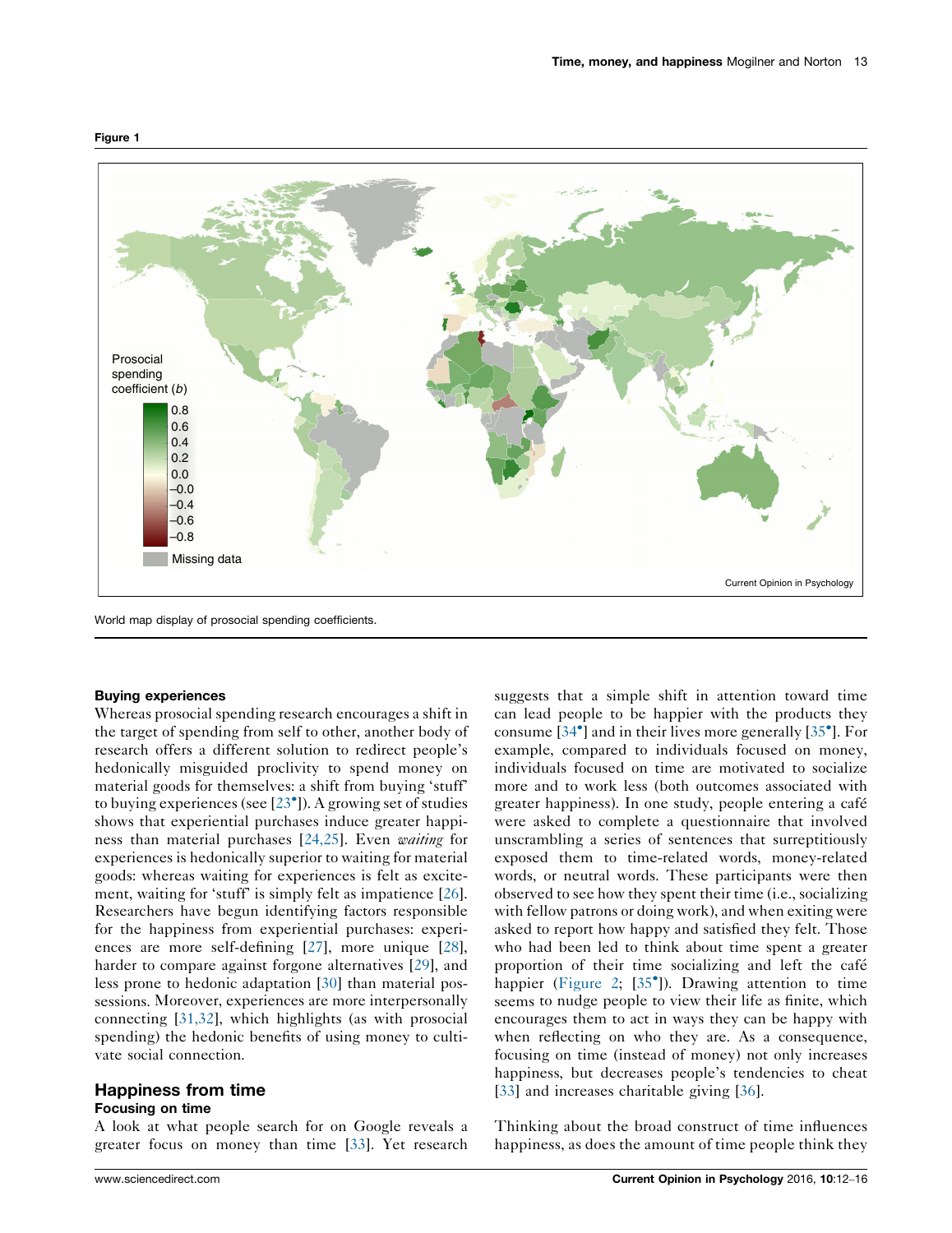<span id="page-2-0"></span>



Average proportion of time at the café spent socializing and working  $(\pm$ SE) for those who had been led to think about time, money, or neither upon entering the café.

have left in life. In particular, age determines the way happiness is experienced. Researchers studying the emotions expressed on millions of personal blogs identified two primary forms of happiness: one associated with feeling excited, and the other associated with feeling calm. Moreover, these researchers observed a gradual age-based shift such that people in their teens and twenties were more likely to express happiness as excitement, but as people get older, they became more likely to express happiness as calm (Figure 3; [[37](#page-4-0)°]). This change in how happiness is experienced determines consumers' choices between exciting options (e.g., the song 'Such Great Heights' by The Postal Service) and calming options (e.g., Iron and Wine's version of the same song) in pursuit of products that will make them happy [\[38](#page-4-0)].





The percentage of blog 'I feel' sentences containing the word 'happy' in addition to either an exciting word or a peaceful word across 10 year age groups.

Even though young people generally view the remainder of their lives to be relatively long [[39\]](#page-4-0), when asked the question, 'Is life short or long?' the majority of people (irrespective of age) answer that life is short, and also tend to believe that life is hard rather than easy. Unfortunately, endorsing this philosophy is associated with less happiness than the opposite belief — that life is long and easy [\[40](#page-4-0)]. Larsen and McKibban [[41\]](#page-4-0) investigated another philosophy proposed by Rabbi Hyman Schachtel in 1954: ''Happiness is not having what you want, but wanting what you have.'' To test this maxim, the researchers asked people whether or not they possessed 52 material items, as well as the extent to which they wanted each of these items. Both variables accounted for unique variance in happiness. That is, having what you want and wanting what you have each contribute independently to happiness.

Together these findings suggest that focusing on the broad notion of time increases happiness and that thinking about time in a particular way (as expansive or limited) can influence not only how much happiness people experience, but also how they experience happiness.

#### Spending time

To complement the principles for happy ways to spend money [[13\]](#page-3-0), Aaker, Rudd, and Mogilner [\[42](#page-4-0)], proposed some initial principles for happy ways to spend time, including spending time on others. Giving time has the surprising effect of making people feel as though they have more time [[43](#page-4-0)<sup>°</sup>]. Experiments showed that individuals who spent five to thirty minutes on someone else subsequently felt as though they had more time than individuals who had wasted that time, spent that time on themselves, or received that time as a windfall. An increased sense of efficacy and the recognition that much can be accomplished with one's time accounted for the positive effect of giving time on perceived time affluence.

Although people are motivated to collect unusual experiences to build their 'experiential CV' [[44\]](#page-4-0) and to protect their memories of special experiences [[45\]](#page-4-0), extraordinary experiences do not always produce greater happiness than ordinary experiences. Bhattacharjee and Mogilner [\[46](#page-4-0)<sup>°</sup>] measured the happiness produced by hundreds of experiences that people recalled, imagined, or posted on Facebook, and found that the amount of happiness enjoyed from extraordinary and ordinary experiences depends on one's age. Whereas younger people enjoy greater happiness from extraordinary experiences, ordinary experiences become increasingly associated with happiness as people get older, such that ordinary experiences produce as much happiness as extraordinary experiences when people feel they have limited time remaining. Also documenting the potential happiness from ordinary experi-ences, Zhang, Kim, Brooks, Gino, and Norton [[47](#page-4-0)<sup>°</sup>] asked people to create 'time capsules' of either mundane or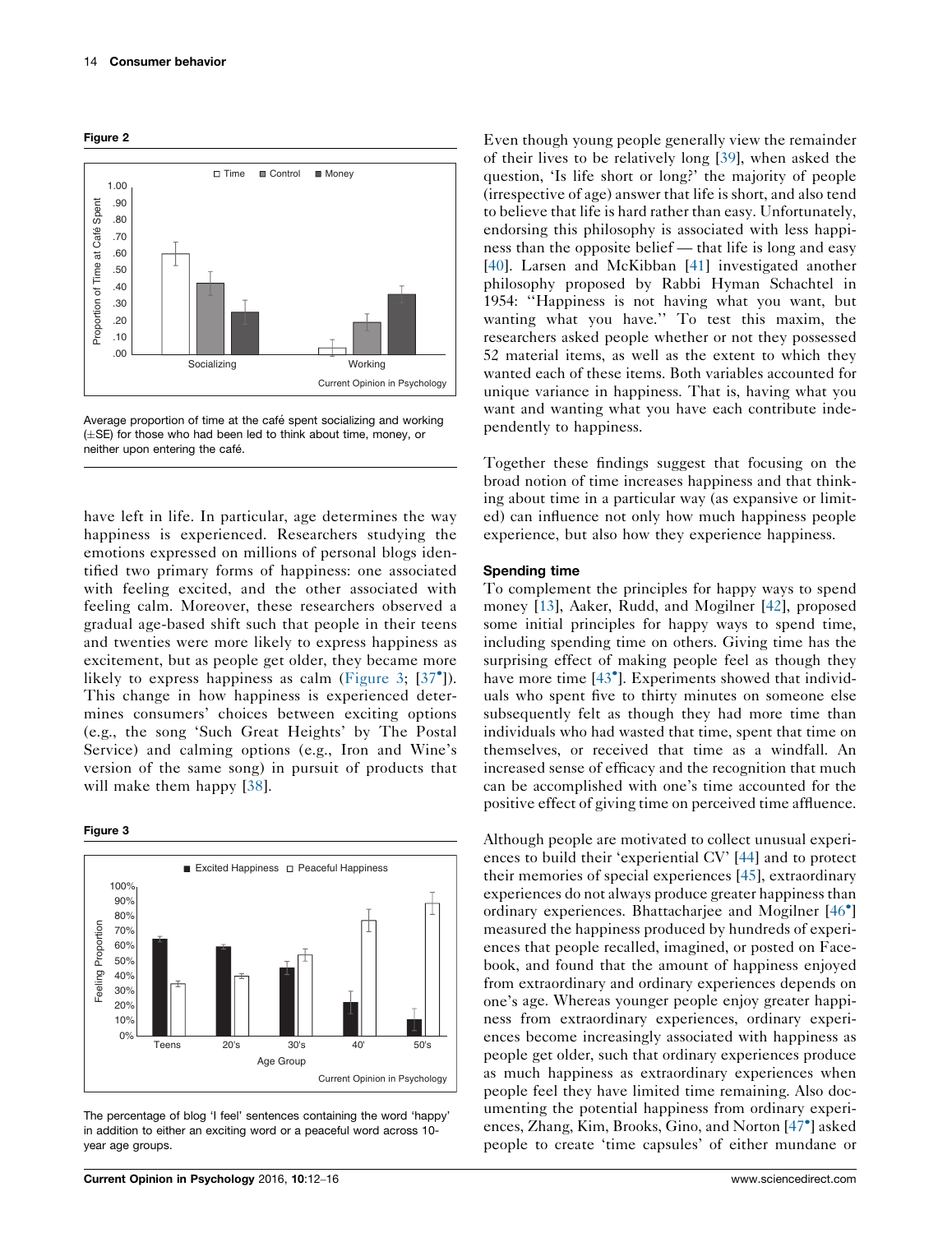<span id="page-3-0"></span>out-of-the-ordinary daily events. When participants viewed their time capsules months later, those who rediscovered ordinary experiences were happier than those who rediscovered extraordinary experiences; people were more likely to have forgotten their mundane experiences, thus feeling greater joy from the chance to remember.

The mere expenditure of time can also serve to boost happiness [[34](#page-4-0)<sup>°</sup>]. In the case of consumers' happiness with products, for instance, the 'IKEA effect' shows that individuals who built IKEA boxes, folded origami frogs, or constructed sets of Legos were willing to pay more for their finished product than were individuals who had been presented with these same products already assem-bled by an expert [\[48](#page-4-0)<sup>°</sup>]. It thus seems that people fundamentally value spending time or 'doing.' Indeed, even though people often choose to remain idle, busy people are happier than their idle counterparts  $[49]$  $[49]$ , and — as reflected by research on the benefits of social interaction [\[50](#page-4-0)] — they would perhaps be even happier if they busied themselves with others.

## **Conclusion**

To inform individuals in the fundamental human pursuit of happiness, researchers have begun to investigate optimal ways for people to manage their principle resources — time and money. The emerging work suggests two critical takeaways: happiness may be less contingent on the amount of each resource available and more dependent on the extent to which people focus on each resource — and, perhaps even more so, on how people choose to spend their time and money.

## Conflict of interest statement

The authors declared they had no conflicts of interest with respect to their authorship or the publication of this article.

#### References and recommended reading

Papers of particular interest, published within the period of review, have been highlighted as:

- of special interest
- •• of outstanding interest
- 1. DeVoe SE, Pfeffer J: Hourly payment and [volunteering:](http://refhub.elsevier.com/S2352-250X(15)30005-1/sbref0255) the effect of [organizational](http://refhub.elsevier.com/S2352-250X(15)30005-1/sbref0255) practices on decisions about time use. Acad Manage J 2007, 50[:783-798.](http://refhub.elsevier.com/S2352-250X(15)30005-1/sbref0255)
- 2. Leclerc F, Schmitt B, Dube L: Waiting time and [decision](http://refhub.elsevier.com/S2352-250X(15)30005-1/sbref0260) making: is time like money? J Consum Res 1995, 22[:110-119.](http://refhub.elsevier.com/S2352-250X(15)30005-1/sbref0260)
- 3. Okada EM, Hoch SJ: [Spending](http://refhub.elsevier.com/S2352-250X(15)30005-1/sbref0265) time versus spending money. J Consum Res 2004, 31[:313-323.](http://refhub.elsevier.com/S2352-250X(15)30005-1/sbref0265)
- 4. Saini R, Monga A: How I decide [depends](http://refhub.elsevier.com/S2352-250X(15)30005-1/sbref0270) on what I spend: use of [heuristics](http://refhub.elsevier.com/S2352-250X(15)30005-1/sbref0270) is greater for time than for money. J Consum Res 2008, 34[:914-922.](http://refhub.elsevier.com/S2352-250X(15)30005-1/sbref0270)
- Soman D: The mental [accounting](http://refhub.elsevier.com/S2352-250X(15)30005-1/sbref0275) of sunk time costs: why time is not like money. J Behav Decis Making 2001, 14[:169-185.](http://refhub.elsevier.com/S2352-250X(15)30005-1/sbref0275)
- 6. Soster R, Monga A, Bearden W: [Tracking](http://refhub.elsevier.com/S2352-250X(15)30005-1/sbref0280) costs of time and money: how [accounting](http://refhub.elsevier.com/S2352-250X(15)30005-1/sbref0280) periods affect mental accounting. J Consum Res 2010, 37[:712-721.](http://refhub.elsevier.com/S2352-250X(15)30005-1/sbref0280)
- 7. [Zauberman](http://refhub.elsevier.com/S2352-250X(15)30005-1/sbref0285) G, Lynch JG Jr: Resource slack and propensity to discount delayed [investments](http://refhub.elsevier.com/S2352-250X(15)30005-1/sbref0285) of time versus money. J Exp [Psychol](http://refhub.elsevier.com/S2352-250X(15)30005-1/sbref0285) Gen 2005, 134:23-37.
- 8. Aknin LB, Norton MI, Dunn EW: From wealth to [well-being?](http://refhub.elsevier.com/S2352-250X(15)30005-1/sbref0290) Money [matters,](http://refhub.elsevier.com/S2352-250X(15)30005-1/sbref0290) but less than people think. J Posit Psychol 2009, 4[:523-527.](http://refhub.elsevier.com/S2352-250X(15)30005-1/sbref0290)
- 9. Diener E, [Biswas-Diener](http://refhub.elsevier.com/S2352-250X(15)30005-1/sbref0295) R: Will money increase subjective [well-being?](http://refhub.elsevier.com/S2352-250X(15)30005-1/sbref0295) A literature review and guide to needed research. Soc Indic Res 2002, 57[:119-169.](http://refhub.elsevier.com/S2352-250X(15)30005-1/sbref0295)
- 10. Frey BS, Stutzer A: Happiness, economy and [institutions](http://refhub.elsevier.com/S2352-250X(15)30005-1/sbref0300). Econ J 2000, 110[:918-938.](http://refhub.elsevier.com/S2352-250X(15)30005-1/sbref0300)
- 11. Kahneman D, Deaton A: High income improves [evaluation](http://refhub.elsevier.com/S2352-250X(15)30005-1/sbref0305) of life but not emotional [well-being](http://refhub.elsevier.com/S2352-250X(15)30005-1/sbref0305). Proc Natl Acad Sci 2010, 107[:16489-16493.](http://refhub.elsevier.com/S2352-250X(15)30005-1/sbref0305)
- 12. [Kahneman](http://refhub.elsevier.com/S2352-250X(15)30005-1/sbref0310) D, Krueger AB, Schkade D, Schwarz N, Stone AA: Would you be happier if you were rich? A [focusing](http://refhub.elsevier.com/S2352-250X(15)30005-1/sbref0310) illusion. Science 2006, 312[:1908-1910.](http://refhub.elsevier.com/S2352-250X(15)30005-1/sbref0310)
- 13. Dunn E, Norton M: Happy Money. Simon & [Schuster:](http://refhub.elsevier.com/S2352-250X(15)30005-1/sbref0315) The Science of Smarter [Spending;](http://refhub.elsevier.com/S2352-250X(15)30005-1/sbref0315) 2013.
- 14. Dunn EW, Aknin LB, Norton MI: [Prosocial](http://refhub.elsevier.com/S2352-250X(15)30005-1/sbref0320) spending and [happiness:](http://refhub.elsevier.com/S2352-250X(15)30005-1/sbref0320) using money to benefit others pays off. Curr Dir [Psychol](http://refhub.elsevier.com/S2352-250X(15)30005-1/sbref0320) Sci 2014, 23:41-47.
- 15. Dunn EW, Aknin LB, Norton MI: [Spending](http://refhub.elsevier.com/S2352-250X(15)30005-1/sbref0325) money on others **• promotes happiness**. Science 2008, 319:1687-1688.<br>Spending money on others exerts a greater positive impact on happiness promotes happiness. Science 2008, 319[:1687-1688.](http://refhub.elsevier.com/S2352-250X(15)30005-1/sbref0325)

than spending money on oneself. Results highlight that how people spend their money may be at least as important as how much money people have.

- 16. Aknin LB, [Barrington-Leigh](http://refhub.elsevier.com/S2352-250X(15)30005-1/sbref0330) CB, Dunn EW, Helliwell JF, Burns J,
- -Biswas-Diener R, Kemeza I, Nyende P, [Ashton-James](http://refhub.elsevier.com/S2352-250X(15)30005-1/sbref0330) CE, Norton MI: Prosocial spending and well-being: [cross-cultural](http://refhub.elsevier.com/S2352-250X(15)30005-1/sbref0330) evidence for a [psychological](http://refhub.elsevier.com/S2352-250X(15)30005-1/sbref0330) universal. J Pers Soc Psychol 2013, 104[:635-652.](http://refhub.elsevier.com/S2352-250X(15)30005-1/sbref0330)

International surveys and experiments show that the positive effect of prosocial spending on happiness extends around the world, from poor to rich countries alike. These findings suggest that the hedonic benefits of helping others through spending money are a cross-cultural universal.

- 17. Aknin LB, Hamlin JK, Dunn EW: Giving leads to [happiness](http://refhub.elsevier.com/S2352-250X(15)30005-1/sbref0335) in young children. PLoS One 2012, 7[:e39211.](http://refhub.elsevier.com/S2352-250X(15)30005-1/sbref0335)
- 18. Hill G. Howell RT: [Moderators](http://refhub.elsevier.com/S2352-250X(15)30005-1/sbref0340) and mediators of pro-social spending and [well-being:](http://refhub.elsevier.com/S2352-250X(15)30005-1/sbref0340) the influence of values and [psychological](http://refhub.elsevier.com/S2352-250X(15)30005-1/sbref0340) need satisfaction. Pers Individ Diff 2014, 69:69-74.
- 19. Aknin LB, Dunn EW, [Sandstrom](http://refhub.elsevier.com/S2352-250X(15)30005-1/sbref0345) GM, Norton MI: Does social [connection](http://refhub.elsevier.com/S2352-250X(15)30005-1/sbref0345) turn good deeds into good feelings? On the value of putting the "social" in prosocial spending. Int J [Happiness](http://refhub.elsevier.com/S2352-250X(15)30005-1/sbref0345) Dev 2013, 1[:155-171.](http://refhub.elsevier.com/S2352-250X(15)30005-1/sbref0345)
- 20. Aknin LB, [Sandstrom](http://refhub.elsevier.com/S2352-250X(15)30005-1/sbref0350) GM, Dunn EW, Norton MI: It's the recipient that counts: [spending](http://refhub.elsevier.com/S2352-250X(15)30005-1/sbref0350) money on strong social ties leads to greater [happiness](http://refhub.elsevier.com/S2352-250X(15)30005-1/sbref0350) than spending on weak social ties. PLoS One 2011, 6[:e17018.](http://refhub.elsevier.com/S2352-250X(15)30005-1/sbref0350)
- 21. Aknin LB, Dunn EW, [Whillans](http://refhub.elsevier.com/S2352-250X(15)30005-1/sbref0355) AV, Grant AM, Norton MI: Making a [difference](http://refhub.elsevier.com/S2352-250X(15)30005-1/sbref0355) matters: impact unlocks the emotional benefits of prosocial [spending](http://refhub.elsevier.com/S2352-250X(15)30005-1/sbref0355). J Econ Behav Org 2013, 88:90-95.
- 22. Aknin LB, Dunn EW, Norton MI: [Happiness](http://refhub.elsevier.com/S2352-250X(15)30005-1/sbref0360) runs in a circular motion: evidence for a positive [feedback](http://refhub.elsevier.com/S2352-250X(15)30005-1/sbref0360) loop between prosocial spending and [happiness](http://refhub.elsevier.com/S2352-250X(15)30005-1/sbref0360). J Happiness Stud 2012, 13[:347-355.](http://refhub.elsevier.com/S2352-250X(15)30005-1/sbref0360)
- 23. Gilovich T, Kumar A: We'll always have Paris: the [hedonic](http://refhub.elsevier.com/S2352-250X(15)30005-1/sbref0365) payoff from experiential and material [investments](http://refhub.elsevier.com/S2352-250X(15)30005-1/sbref0365). In Advances in [Experimental](http://refhub.elsevier.com/S2352-250X(15)30005-1/sbref0365) Social Psychology, vol 51. Edited by Zanna M, Olson

[J.](http://refhub.elsevier.com/S2352-250X(15)30005-1/sbref0365) Elsevier; 2015:147-187. A review of the growing body of work documenting the hedonic benefits of spending money on experiences rather than material possessions. It discusses the distinction between experiences and material goods, as well as potential moderators and individual differences affecting the documented effects.